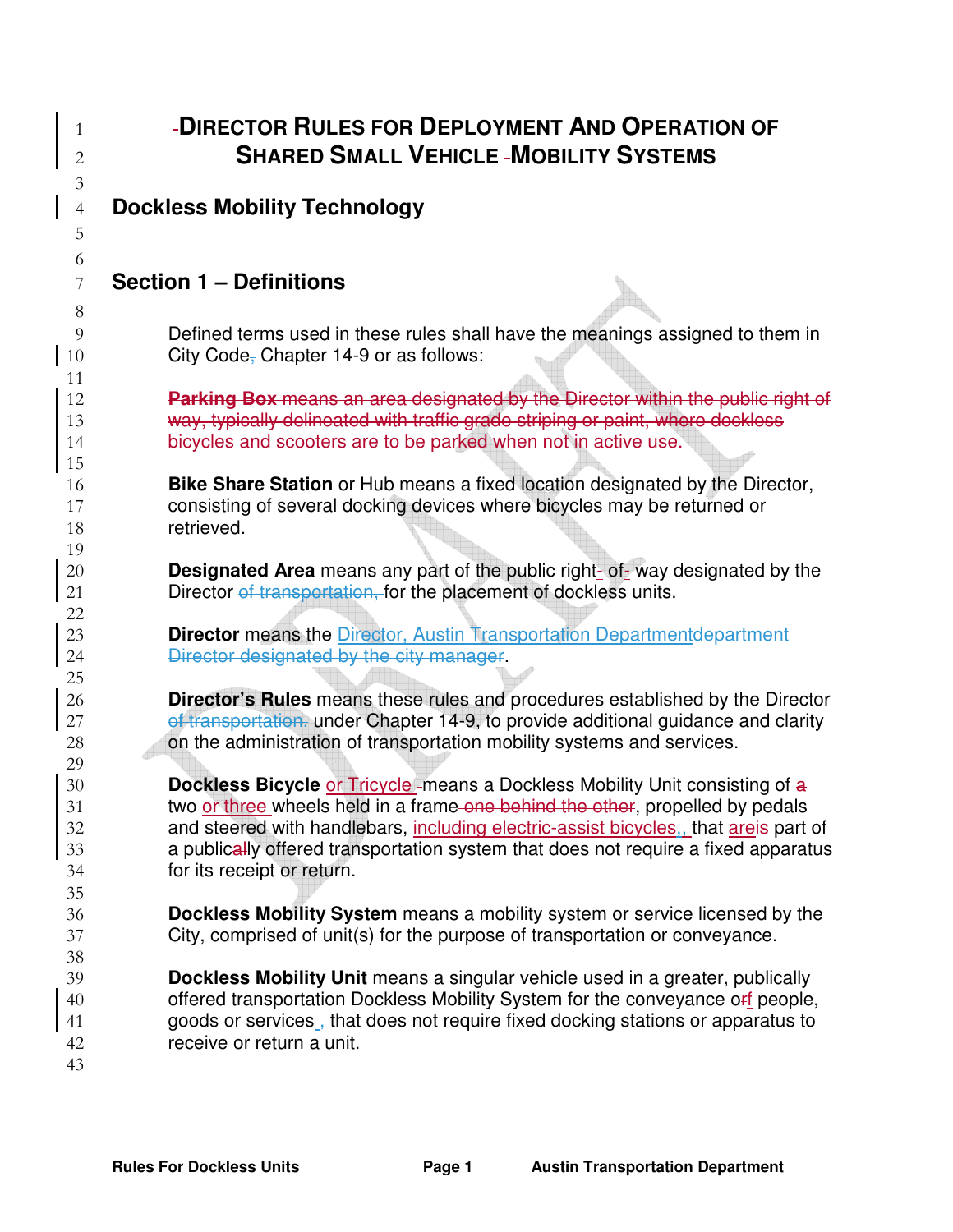**Dockless Scooter** means a Dockless Mobility Unit consisting of a footboard 2 mounted on two or more wheels and a steering handle, that is part of a publically offered transportation system that does not require a fixed apparatus for its receipt or return. **Electric Assist** means an electric motor affixed to a dockless mobility unitbicycle 7 regulated by pedaling, that assists the efforts of the driver when they are pedaling. **Good Standing** means the status of an applicant or licensee, which is compliant with the payment of all statutory fees, fines and the filing of required data, 12 statistics and reports and all requirements of the Director's rules. **Licensee** means a person(s) who holds a license issued by the City under 15 Chapter 14-9 of the City Ceode to operate a city-wide service. The term includes any employee, agent or independent contractor hired by the permit holder. **Notice** means a communication such as a letter, citation or civil penalty, warning or announcement. **Parking Box** means an area designated by the Director within the public right-of-way, typically delineated with traffic grade striping or paint, where dockless bicycles and scooters are to be parked when not in active use. **Restricted Area** means any part of the public right- of- way restricted by the 26 Director of transportation, for the placement of dockless units. **Unit** means a singular vehicle used for the transportation or conveyance of people, goods or services. **Unit Placement Plan** means the written plan regarding the licensee's internal program, policy decisions and proposed actions in order to come into compliance with the rules, regulations and standards established by the City, in order to avoid violation of the City's ordinances or Director's rules. **Section 2 – Dockless Mobility Units**  38 A. Dockless Mobility Units shall must only be available to customers at rates that are clearly and understandably communicated to the customer prior to use. B. Each Dockless Mobility Unit shall prominently display the name of the licensee, 42 their current contact information and a unique unit number. C. Dockless Mobility Units shall be equipped with a brake, and, for those units that operate at nighttime, a front light that emits white light and a red light and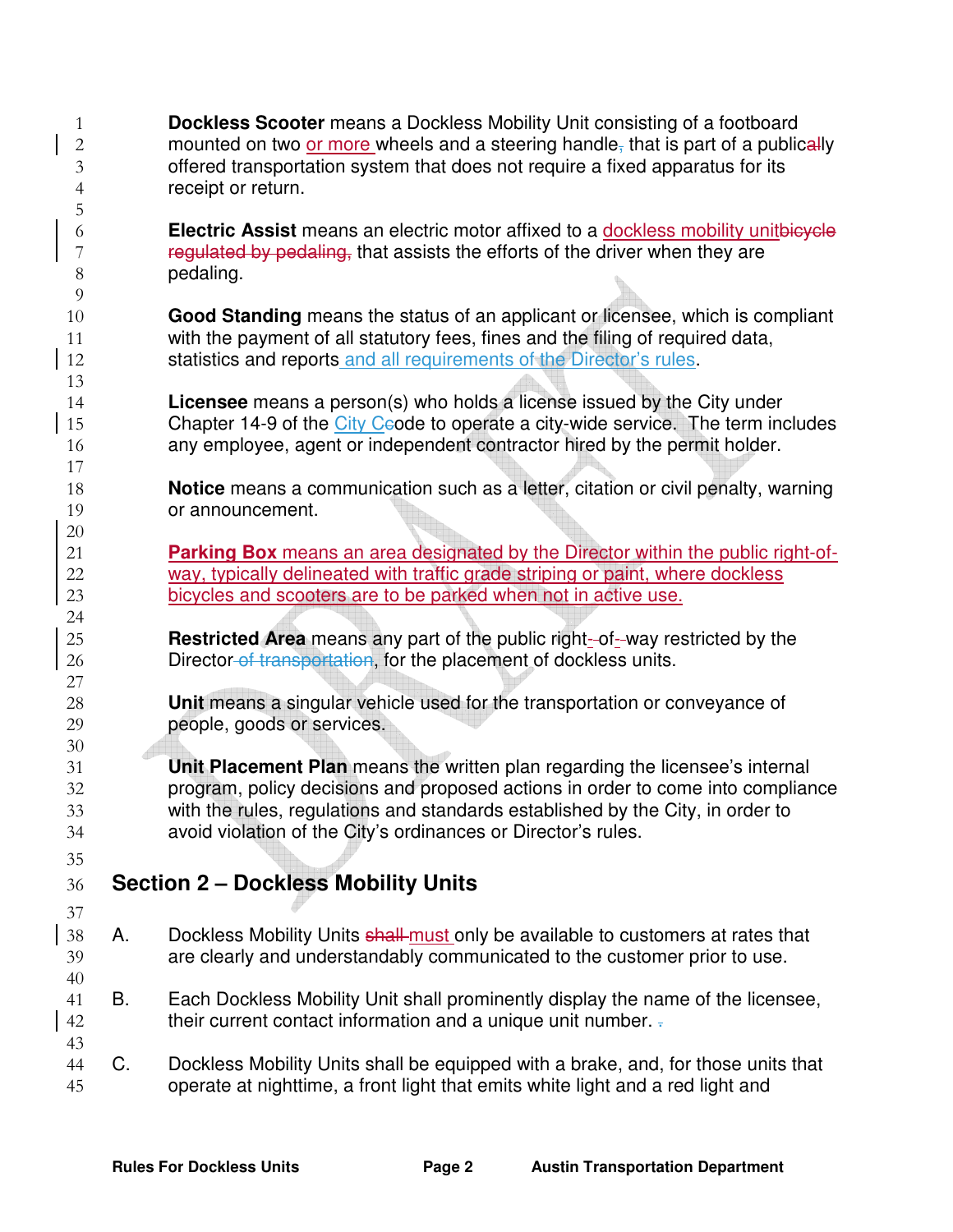- reflector at the rear of the unit, pursuant to Section 551.104 of the Texas Transportation Code. All Dockless Mobility Units must have always-on front and back lights that are visible from a distance of at least 5300 feet under normal atmospheric conditions at night. Front and rear lights must stay on at least 90 seconds after the unit has stopped.
- D. Dockless Mobility Units shall be equipped with an on-board GPS unit or equivalent that can report the location of a unit at any time for the purposes of use, recovery, repair, and data collection, and incident investigation.
- E. Dockless Mobility Units shall be high quality, sturdily built to withstand the rigors of outdoor storage and constant use.
- F. Dockless Mobility Units shall employ tamper-resistant security hardware.
- G. Electric-assist Dockless Mobility Units used in systems issued a license must employ an electric motor of less than 750 watts (1 h.p.).
- H. Bicycles used in Dockless Mobility Systems issued a license shall meet standards outlined in the Code of Federal Regulation (CFR) under Title 16, Chapter II, Subchapter C, Part 1512 – Requirements for Bicycles. Additionally, licensed systems shall meet the safety standards outlined in International Organization for Standardization (ISO) 43.150 – Cycles, subsection 4210.
- I. Electric bicycles used in Dockless Mobility Systems shall meet the most up-to-date definition of low-speed electric bicycle outlined in CPSC Public Law 107-309 27 for Low Speed Electric Bicycle and 15 U.S.C. Chapter 47 Section 2085, and be equipped with fully operable pedals and shall be subject to the same requirements as ordinary bicycles.
- J. Scooters used in Dockless Mobility Systems shall meet the most up-to-date equivalent safety standards as those outlined in the Code of Federal Regulations and the International Organization for Standardization for bicycles. Currently, scooters shall meet CPSC in Public Law 107-309 for standards around weight bearing.
- 37 KE. For all dockless electric scooters and bicycles used in Dockless Mobility Systems, the maximum motor-assist speed for licensed units shall be 1520 mph, when ridden in the street environment.
- LM. Dockless Mobility Units shall be able to securely stand upright when parked.
- 43 MN. Dockless Mobility Units shall be inspected when removed from routine service, to ensure that all of its components are present and functioning properly.
- **Section 3 Service Area and Size of Fleet**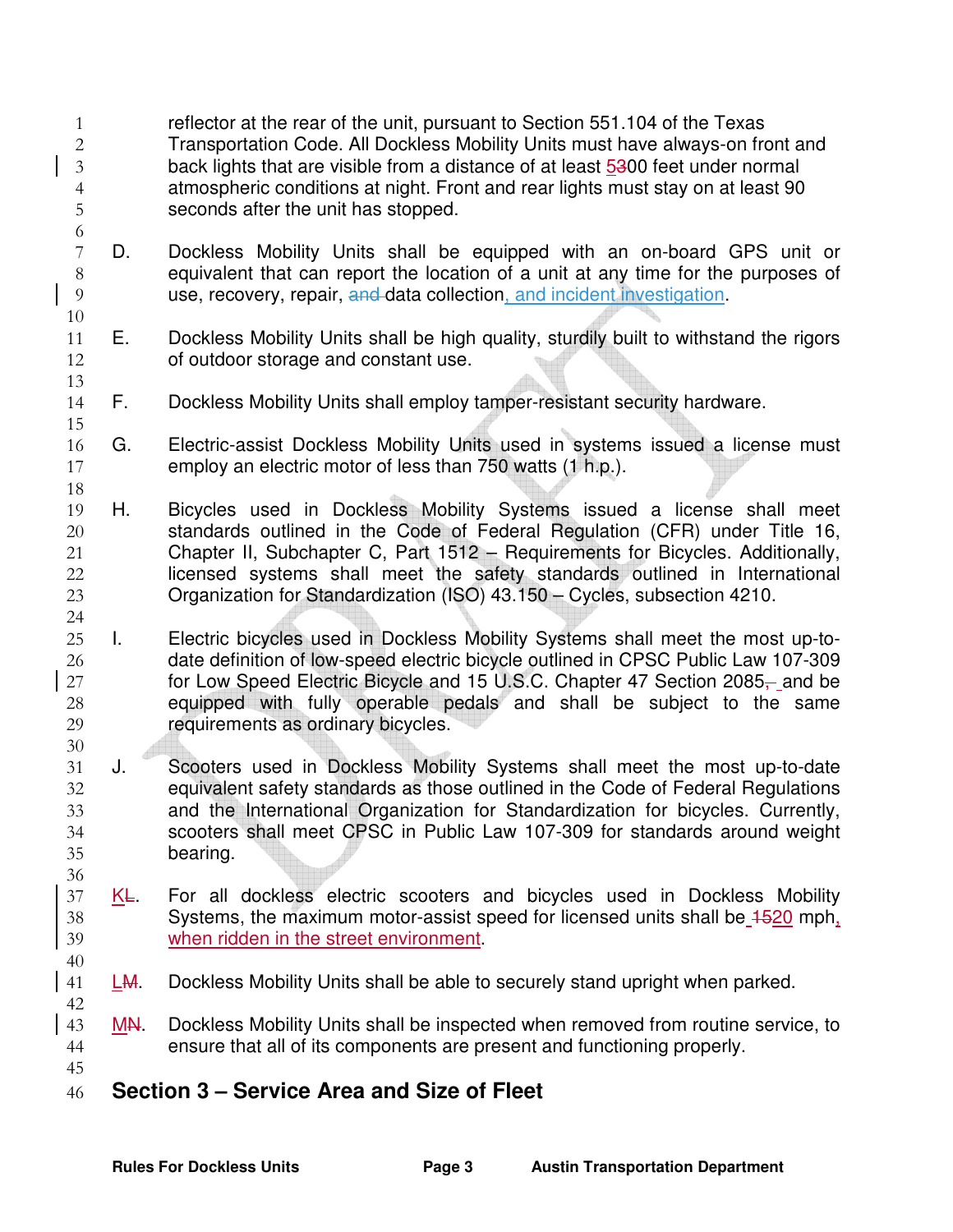| $\mathbf{1}$                                               |            |                                                                                                                                                                                                                                                                                                                                                                                               |
|------------------------------------------------------------|------------|-----------------------------------------------------------------------------------------------------------------------------------------------------------------------------------------------------------------------------------------------------------------------------------------------------------------------------------------------------------------------------------------------|
| $\overline{2}$<br>$\mathfrak 3$                            | Α.         | The Director shall issue one initial license, per mobility unit type.                                                                                                                                                                                                                                                                                                                         |
| $\overline{4}$<br>$\overline{5}$                           | В.         | The Director shall limit the number of units licensed to a maximum of five<br>hundred (500) units, per initial license.                                                                                                                                                                                                                                                                       |
| 6<br>$\overline{7}$<br>$8\,$<br>$\overline{9}$<br>10<br>11 | C.         | The total number of deployed units within a licensed area must maintain a<br>minimum average of -of-2 trips per day, determined by monthly usage. Should<br>this demand not be met, the Director may require a portion of the units to be<br>relocated or removed.                                                                                                                            |
| 12<br>13<br>14<br>15                                       | D.         | The Director-may issue supplemental licenses, per mobility unit type, to -deploy<br>additional units outside the initial license area, in increments of two hundred and<br>fifty (250) units, per licensed area, provided they meet the following criteria:                                                                                                                                   |
| 16<br>17<br>18                                             |            | 1.<br>The licensee provides a specific geographic area, in ESRI ArcGIS<br>shapefile format, of at least 5 square miles in size;-                                                                                                                                                                                                                                                              |
| 19<br>20<br>21<br>22                                       |            | All additional units will operateshall be deployed outside of the Downtown<br>2.<br><b>Austin Project Coordination Zone (DAPCZ) as verified in real-time through</b><br>a web-based application programming interface (API);                                                                                                                                                                  |
| 23<br>24<br>25                                             |            | The performance bond is adjusted at \$100/unit to cover all units operated<br>3.<br>by the licensee; and-                                                                                                                                                                                                                                                                                     |
| 26<br>27                                                   |            | There is not another compelling reason, as determined by the Director, to<br>4.<br>limit fleet size.                                                                                                                                                                                                                                                                                          |
| 28<br>29<br>30<br>31                                       | Е.         | The Director may permit additional units within a supplemental licensed area in<br>increments of 250 units per type, provided the deployed units meet an average of 3<br>trips per day, determined by monthly usage.                                                                                                                                                                          |
| 32<br>33<br>34<br>35                                       | EE.        | Licensees shall only operate within the City of Austin full purpose, public right-of-<br>way.                                                                                                                                                                                                                                                                                                 |
| 36<br>37<br>38<br>39<br>40<br>41                           | GF.        | Licensees shall not operate or access dockless units within parks, publically-<br>accessible plazas subject to City license agreements with private property owners,<br>off-street parking lots/garages, state owned land and/or facilities, campuses, or other<br>areas outside of the City of Austin public right-of-way, unless authorized by a<br>separate agreement.                     |
| 42<br>43<br>44<br>45<br>46                                 | <u>HG.</u> | Licensee shall be responsible for monitoring distribution of units available to<br>customers according to parameters required by the Director. The Director may<br>require a reduction in a licensee's total number of units based on the overall number<br>of units concentrated within a specific area. Licensees shall reduce the number of<br>units according to the following timelines: |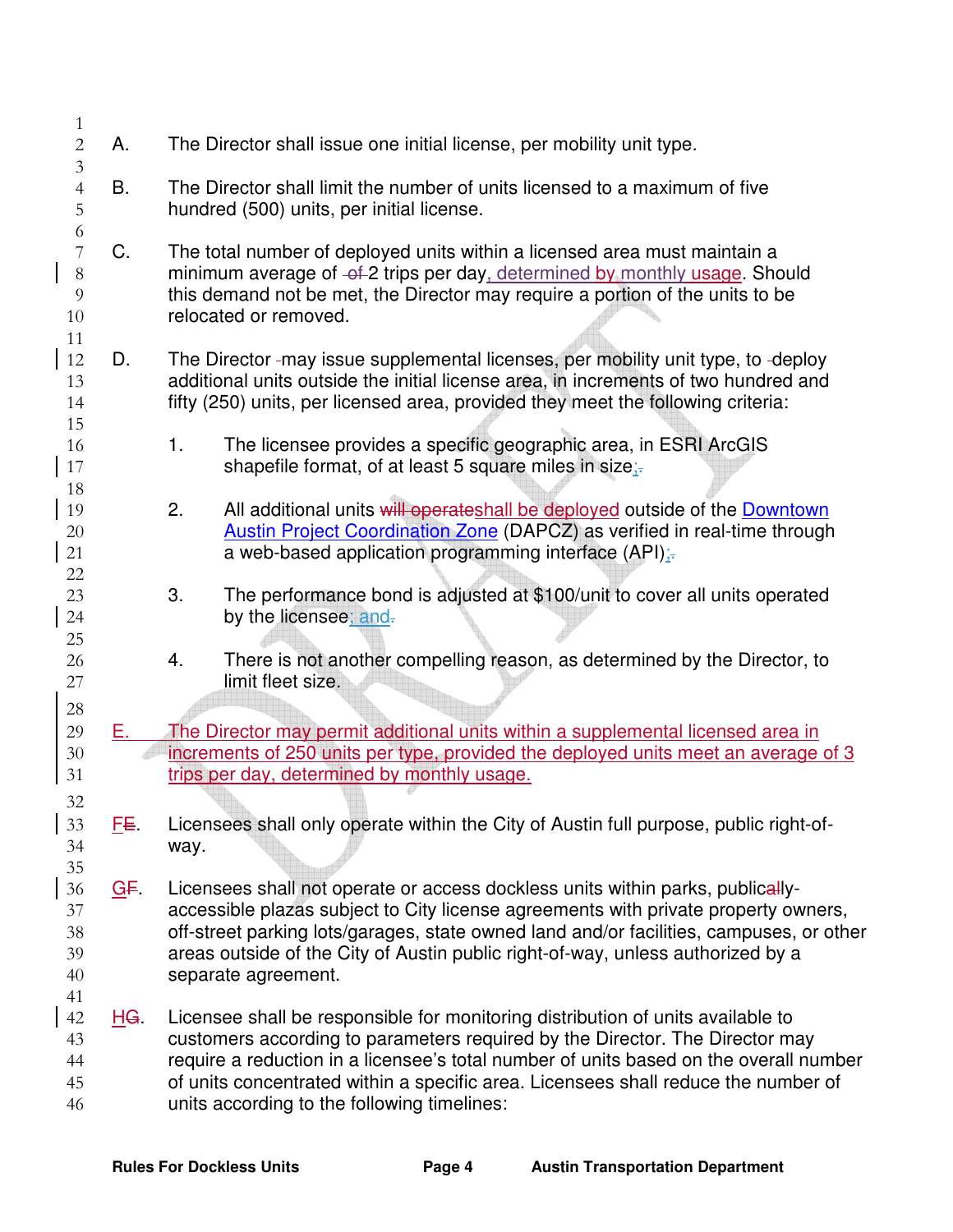| 1                          |             |    |                                                                                                                                                                                                                                                                                                                          |
|----------------------------|-------------|----|--------------------------------------------------------------------------------------------------------------------------------------------------------------------------------------------------------------------------------------------------------------------------------------------------------------------------|
| $\overline{c}$             |             | 1. | Reduction shall occur within four (4) hours of receipt of notice on                                                                                                                                                                                                                                                      |
| $\mathfrak{Z}$             |             |    | weekdays, 6am and 6pm, not including holidays;-                                                                                                                                                                                                                                                                          |
| $\overline{4}$<br>5        |             | 2. | At all other times, reduction shall occur within ten (10) hours of receipt of                                                                                                                                                                                                                                            |
| 6                          |             |    | notice;e.                                                                                                                                                                                                                                                                                                                |
| $\overline{7}$<br>$8\,$    | IH.         |    | The Director, for good cause, may terminate a license at any time for cause, and                                                                                                                                                                                                                                         |
| $\overline{9}$<br>10       |             |    | require that the entire fleet of units be removed from City Austin streets, within ten<br>(10) calendar days.                                                                                                                                                                                                            |
| 11<br>12<br>13<br>14<br>15 | <u>J</u> I. |    | The Director may issue supplemental licenses and expand allowable fleet size by an<br>amount determined by the Director, for strategies that promote or incentivize good<br>parking or riding behaviors. Licensed operators shall submit strategies for review<br>and approval by the Director. Below are some examples: |
| 16<br>17                   |             | 1. | The ability to lock to fixed bike parking infrastructure;-                                                                                                                                                                                                                                                               |
| 18<br>19<br>20<br>21       |             | 2. | Technology that enables the licensee to elicit specific behavior from riders, for<br>an outcome that enhances safety and mobility;-                                                                                                                                                                                      |
| 22<br>23<br>24             |             | 3. | Augmented reality that uses digital interface to display virtual parking or no<br>parking zones to riders; and-                                                                                                                                                                                                          |
| 25                         |             | 4. | Ability to govern speed and riding location remotely.                                                                                                                                                                                                                                                                    |
| 26<br>27                   |             |    | <b>Section 4 - Safety</b>                                                                                                                                                                                                                                                                                                |
| 28                         |             |    |                                                                                                                                                                                                                                                                                                                          |
| 29<br>30<br>31<br>32       | Α.          |    | Licensee mustshall be capable of quickly identifying and addressing safety and<br>maintenance issues with one or more of their dockless mobility units, including a<br>mechanism for customers to notify the company that there is a safety or<br>maintenance concern with the unit.                                     |
| 33                         | <b>B.</b>   |    |                                                                                                                                                                                                                                                                                                                          |
| 34<br>35                   |             |    | Licensee shall be capable of remotely disabling the use of a unit should it be<br>reported or found to have a safety, maintenance or other hazardous condition.                                                                                                                                                          |
| 36                         |             |    | Dockless units that are reported as unsafe or non-functional shall be immediately                                                                                                                                                                                                                                        |
| 37                         |             |    | deactivated for rental and removed from operations until sufficiently repaired.                                                                                                                                                                                                                                          |
| 38<br>39<br>40             | C.          |    | Licensee shall remove any unit that is not safe to operate within four (4) hours of<br>receipt of notice and shall not be redeployed until repaired.                                                                                                                                                                     |
| 41                         |             |    |                                                                                                                                                                                                                                                                                                                          |
| 42<br>43                   | D.          |    | Licensed operators Licensees shall respond to complaints and obstructions within<br>the following timeframes:                                                                                                                                                                                                            |
| 44<br>45                   |             | 1. | <b>Emergency:</b> Sidewalk Obstruction of less than 3 feet – 60 minutes;                                                                                                                                                                                                                                                 |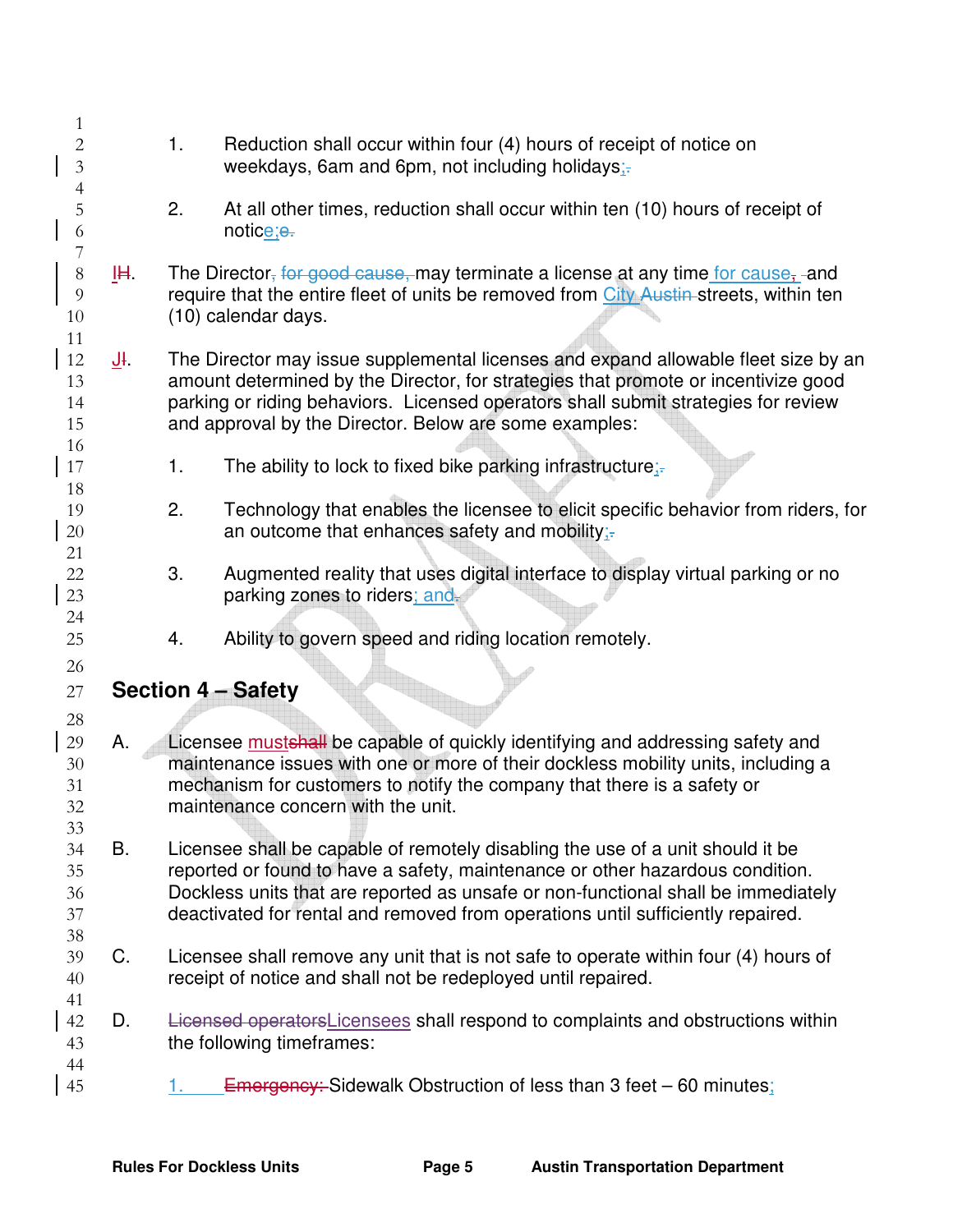| 1<br>$\overline{c}$<br>$\mathfrak{Z}$ |    | <b>Emergency: Travel and bicycle lanes - 60 minutes:</b>                                                                                                                                                                                                                                                          |
|---------------------------------------|----|-------------------------------------------------------------------------------------------------------------------------------------------------------------------------------------------------------------------------------------------------------------------------------------------------------------------|
| $\overline{4}$<br>5                   |    | <b>Emergency: Other Transit stop obstructions - 60 minutes;</b><br>3.                                                                                                                                                                                                                                             |
| 6<br>7<br>$8\,$                       |    | <b>Emergency:</b> Environmentally sensitive area–60 minutes;<br>4.                                                                                                                                                                                                                                                |
| 9<br>10<br>11                         |    | Non-Emergency: Private property - 2 hours;<br>5.                                                                                                                                                                                                                                                                  |
| 12<br>13                              |    | Non-Emergency: Rebalancing off-hours - 2 hours;<br>6.                                                                                                                                                                                                                                                             |
| 14<br>15                              |    | Non-Emergency: Other obstructions and nuisances - 2 hours:<br>$\sqrt{ }$                                                                                                                                                                                                                                          |
| 16<br>17<br>18                        |    | Unauthorized portions of parks and trails $-2$ hours; and<br>8.                                                                                                                                                                                                                                                   |
| 19<br>20                              |    | Other unauthorized areas - 2 hours.<br>4.9.                                                                                                                                                                                                                                                                       |
| 21<br>22<br>23                        | Е. | Licensee shall keep a record of reported collisions in a format as determined by<br>the Director (See Section 7 - H)-Director.                                                                                                                                                                                    |
| 24<br>25<br>26<br>27                  | F. | Licensee shall keep a record of maintenance activities which includes<br>theincluding but not limited to unit identification number and maintenance<br>performed.                                                                                                                                                 |
| 28<br>29                              | G. | Licensee shall sign and record an indemnification agreement indemnifying and<br>holding harmless the City.                                                                                                                                                                                                        |
| 30<br>31<br>32<br>33<br>34            | Η. | Licensee agrees to educate users on lawful and safe use of the dockless mobility<br>units, including encouraging users to obey traffic control devices and ride with the<br>flow of traffic.-                                                                                                                     |
| 35<br>36<br>37                        | T. | The Director may require the removal of units with batteries or motors that are<br>deemed unsafe for public use.                                                                                                                                                                                                  |
| 38<br>39<br>40<br>41<br>42            | J. | Licensees operating electric-assist units shall have a program to ensure proper<br>recycling of batteries and disposal of these batteries under Universal Waste<br>Battery disposal standards under Title 40 of the Code of Federal Regulations<br>(CFR) in part 273.                                             |
| 43<br>44<br>45<br>46                  | Κ. | Licensee shall require individuals or companies that pick up, drop off or charge<br>units to wear high-visibility safety apparel that meets the Performance Class 2 or<br>3 requirements of the ANSI/ISEA 107-2004 publication entitled "American<br>National Standard for High-Visibility Apparel and Headwear". |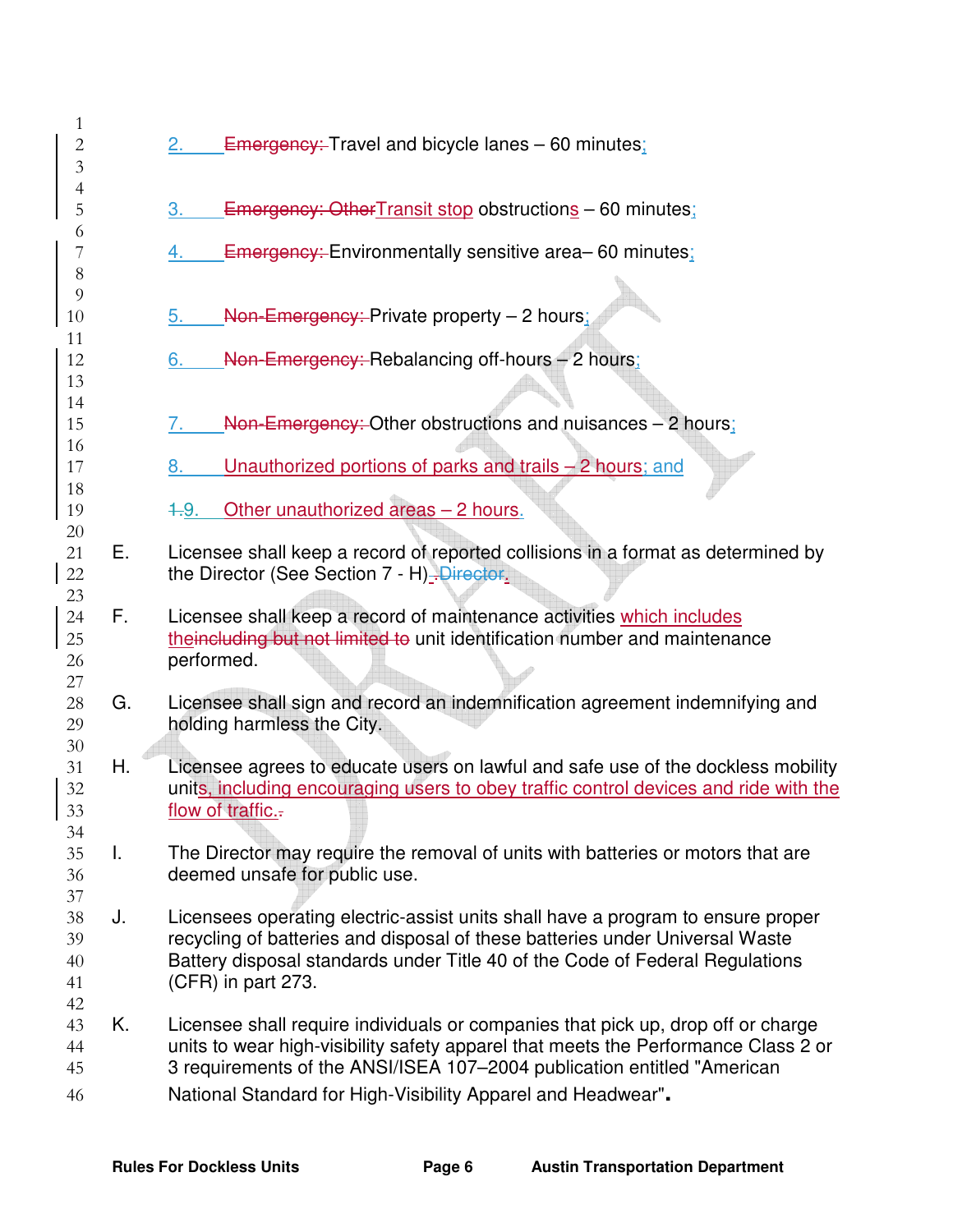| 1              |    |                                                                                    |
|----------------|----|------------------------------------------------------------------------------------|
| $\overline{c}$ | L. | Licensee shall employee an electronic method to randomly test the vehicle user     |
| $\mathfrak{Z}$ |    | no less than one out every 5 rentals, on their understanding of proper usage,      |
|                |    | ADA accessibility and vehicle parking prior to allowing the usage of a dockless    |
| 4              |    |                                                                                    |
| 5              |    | vehicle as approved by the Director.                                               |
| 6              |    |                                                                                    |
| 7              | М. | Licensee shall participate in City of Austin initiatives that raise awareness for  |
| $8\,$          |    | accessibility, mobility and the safety of pedestrians and mobility unit users.     |
| $\overline{9}$ |    |                                                                                    |
| 10             | N. | Licensee shall provide information relating to unit locations and unit users upon  |
|                |    |                                                                                    |
| 11             |    | request of law enforcement or pursuant to judicial subpoena. (See Section 2-D).    |
| 12             |    |                                                                                    |
| 13             |    |                                                                                    |
| 14             |    |                                                                                    |
|                |    |                                                                                    |
| 15             |    | <b>Section 5 – Parking</b>                                                         |
| 16             |    |                                                                                    |
| 17             | Α. | Dockless units shall prominently display the licensee's current contact            |
| 18             |    | information for the purposes of requesting removal, relocation or retrieval of the |
|                |    |                                                                                    |
| 19             |    | unit.                                                                              |
| 20             |    |                                                                                    |
| 21             | B. | Licensee shall park dockless units and instruct users on how to park units only in |
| 22             |    | designated areas, defined as follows:                                              |
| 23             |    |                                                                                    |
| 24             |    | The hard surface (e.g. concrete, asphalt) within the landscape/furniture<br>1.     |
| 25             |    | zone of a sidewalk so long as there is at least 3-foot pedestrian clear-           |
| 26             |    | zone $\div$                                                                        |
| 27             |    |                                                                                    |
|                |    |                                                                                    |
| 28             |    | At a public bike rack; and<br>2.                                                   |
| 29             |    |                                                                                    |
| 30             |    | 3.<br>The aAny area designated by Parking Boxes, or other method as                |
| 31             |    | determined by the Director. Director may further designate areas by                |
| 32             |    | geofencing, Parking Boxes or other determined method.                              |
| 33             |    |                                                                                    |
| 34             | C. | Licensee shall NOT park units and instruct users to NOT park units in restricted   |
| 35             |    | areas, defined as follows:                                                         |
| 36             |    |                                                                                    |
|                |    |                                                                                    |
| 37             |    | In the area within or immediately adjacent to:<br>1.                               |
| 38             |    |                                                                                    |
| 39             |    | Americans with Disabilities Act (ADA) accommodations including<br>a.               |
|                |    | curb ramps, <b>braille signs</b> , railings and signal push buttons;               |
| 40             |    |                                                                                    |
| 41             |    |                                                                                    |
| 42             |    | <b>Sidewalk Cafes or Street Patios;</b><br>b.                                      |
| 43             |    |                                                                                    |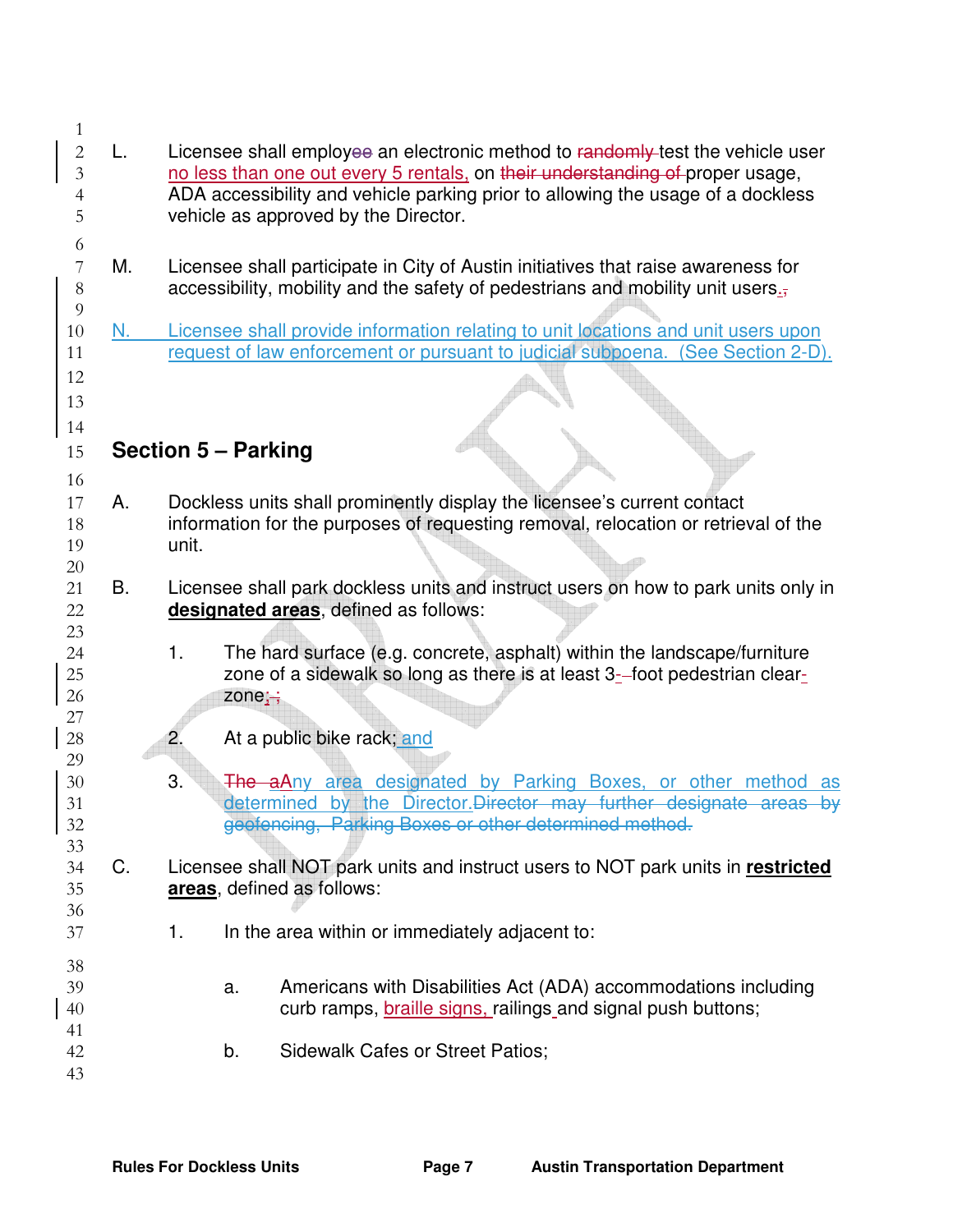| 1<br>$\overline{c}$<br>3 |    | C.               | Transit zones, including bus stops, shelters, passenger waiting<br>areas, and bus layover and staging zones, except at existing bike<br>racks or within areas approved by Capital Metro; |
|--------------------------|----|------------------|------------------------------------------------------------------------------------------------------------------------------------------------------------------------------------------|
| 4<br>5                   |    | d.               | Loading zones;                                                                                                                                                                           |
| 6<br>7                   |    | е.               | Disabled parking zone;                                                                                                                                                                   |
| 8<br>9                   | f. |                  | Street furniture that requires parking access (for example, benches,                                                                                                                     |
| 10                       |    |                  | pay stations);                                                                                                                                                                           |
| 11<br>12                 |    | Entryways;<br>g. |                                                                                                                                                                                          |
| 13                       |    |                  |                                                                                                                                                                                          |
| 14                       |    | h.               | Driveways, alley or curb cut                                                                                                                                                             |
| 15<br>16                 |    | i.               | Sidewalks four (4) feet or less in width;-                                                                                                                                               |
| 17                       |    |                  |                                                                                                                                                                                          |
| 18                       |    | ii.              | Crosswalks;                                                                                                                                                                              |
| 19<br>20                 |    | iii.             | Fire hydrants;                                                                                                                                                                           |
| 21                       |    |                  |                                                                                                                                                                                          |
| 22                       |    | iv.              | Drinking Fountain;                                                                                                                                                                       |
| 23<br>24                 |    | $V_{\rm c}$      | Public Art;                                                                                                                                                                              |
| 25                       |    |                  |                                                                                                                                                                                          |
| 26<br>27                 |    | vi.              | Any fixed regulatory or informational sign;                                                                                                                                              |
| 28                       | j. |                  | and Within 25 feet of a Bike Share Stations.                                                                                                                                             |
| 29<br>30                 |    | k.               | Portions of parks that are deemed restricted by the Director of the                                                                                                                      |
| 31                       |    |                  | <b>Parks and Recreation Department.</b>                                                                                                                                                  |
| 32                       |    |                  |                                                                                                                                                                                          |
| 33<br>34                 | ۷. |                  | City bBlocks where the landscape/furniture zone is less than 3 feet wide,<br>or where there is no landscape/furniture zone.                                                              |
| 35                       |    |                  |                                                                                                                                                                                          |
| 36                       | 3. |                  | The paved right-of-way between curb lines, unless there is zone approved                                                                                                                 |
| 37<br>38                 |    |                  | or designated by the Director.                                                                                                                                                           |
| 39                       | 4. |                  | The Director may further restrict additional areas for dockless mobility unit                                                                                                            |
| 40                       |    |                  | parking, through geo-fencing requirements or written notice for the                                                                                                                      |
| 41<br>42                 |    |                  | purposes of maintaining order, safety and mobility.                                                                                                                                      |
| 43                       | D. |                  | Units that are parked incorrectly shall be re-parked in a correct manner or                                                                                                              |
| 44<br>45                 |    |                  | removed by the operator within the following time frames listed in Section 4.                                                                                                            |
|                          |    |                  |                                                                                                                                                                                          |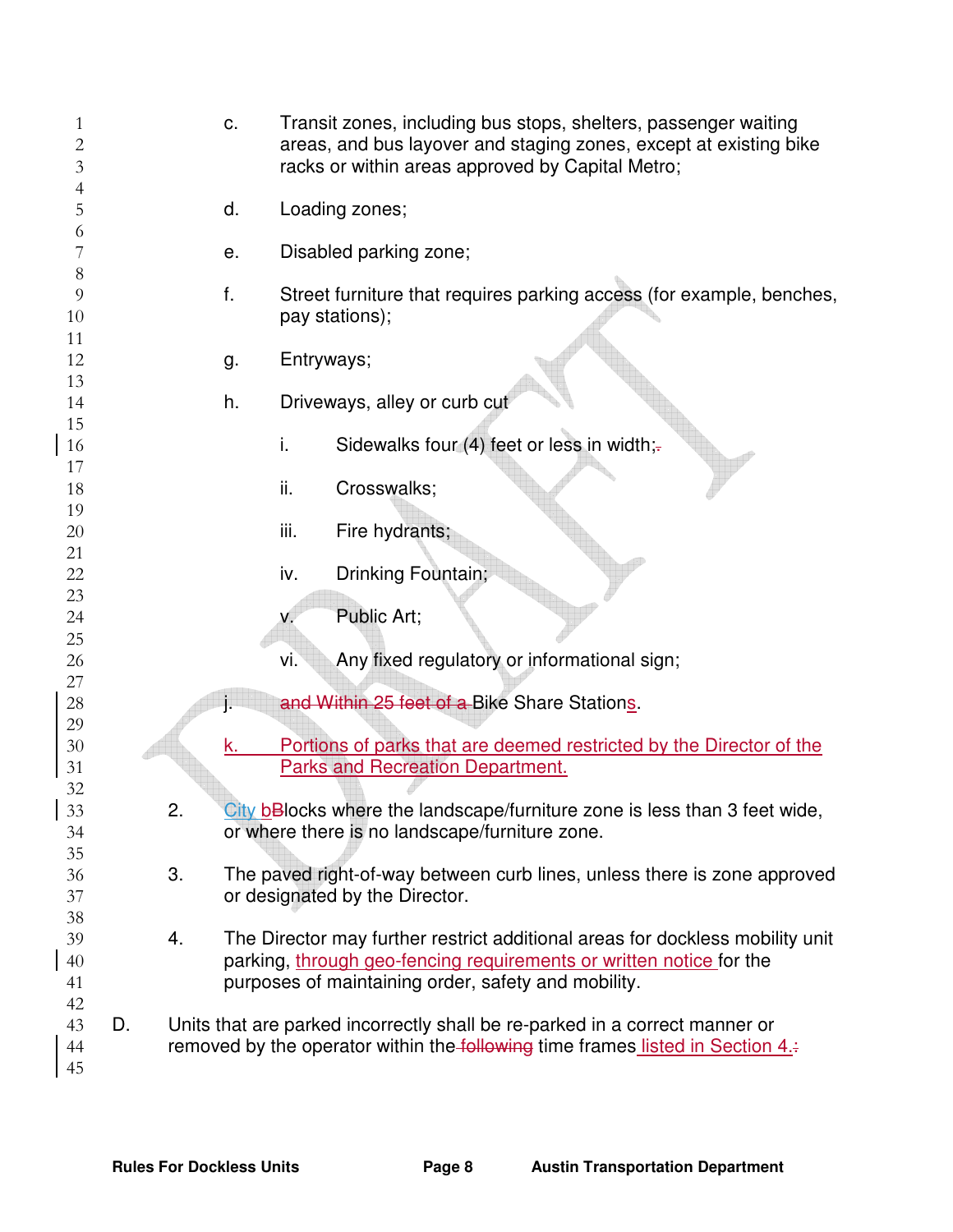| 1<br>$\overline{2}$<br>$\mathfrak{Z}$ |    | Within two (2) hours of receipt of notice, during weekdays, 6am and 6pm,<br>not including holidays.                                                                                                                                                                                                       |  |  |  |
|---------------------------------------|----|-----------------------------------------------------------------------------------------------------------------------------------------------------------------------------------------------------------------------------------------------------------------------------------------------------------|--|--|--|
| 4                                     |    | All other times shall occur within ten (10) hours of receipt of notice.<br>2.                                                                                                                                                                                                                             |  |  |  |
| 5<br>6<br>7<br>$8\,$<br>9<br>10       | Е. | Licensees shall pay the City for the costs associated with the installation and<br>maintainmaintenance one of Parking Boxes at a ratio of 5% of total fleet sizefor<br>every 10 units permitted, at locations selected and approved by the Director, per<br>Director-approved specification(s).           |  |  |  |
| 11                                    |    | Section 6 – Operations and Customer Service                                                                                                                                                                                                                                                               |  |  |  |
| 12<br>13<br>14<br>15<br>16<br>17      | А. | Licensee shall have a customer service phone number, website, and smart<br>phone application customer interface that are available (24) twenty-four hours a<br>day, (7) seven days a week for customers to report safety concerns, complaints<br>or ask questions.                                        |  |  |  |
| 18<br>19<br>20                        | В. | Licensee shall have a staffed operations and customer service center in the City<br>of Austin.                                                                                                                                                                                                            |  |  |  |
| 21<br>22<br>23                        | C. | Licensee shall have visible language that notifies the user of the City of Austin's<br>"Dockless Mobility Code of Ethics" as follows:                                                                                                                                                                     |  |  |  |
| 24<br>25<br>26                        |    | 1.<br><b>Pedestrians First</b> - People operating bicycles and scooters shall yield to<br>pedestrians on sidewalks-;                                                                                                                                                                                      |  |  |  |
| 27<br>28<br>29                        |    | 2.<br><b>Parking Responsibly</b> - Units shall be parked in a secure upright position<br>only in designated areas.-                                                                                                                                                                                       |  |  |  |
| $30\,$<br>31<br>32                    |    | 3.<br>Stay on Right-of-Way - Users shall not take units to areas where they<br>are not authorized to operate; and-                                                                                                                                                                                        |  |  |  |
| 33<br>34<br>35<br>36                  |    | <b>Know What You're Sharing - Users have access to dockless mobility</b><br>services without having to share Personally Identifiable Information and<br>have the opportunity to Opt-In to sharing this information only after getting<br>clear information about what type of information will be shared. |  |  |  |
| 37<br>38                              |    | 45.<br><b>Right and Report</b> – If you see a unit toppled over or parked improperly;<br>help out by righting the unit and reporting the issue via 311.                                                                                                                                                   |  |  |  |
| 39<br>40<br>41<br>42                  | D. | The Director reserves the right to modify the Dockless Mobility Code of Ethics<br>and/or require licensees to provide additional information to their users.                                                                                                                                              |  |  |  |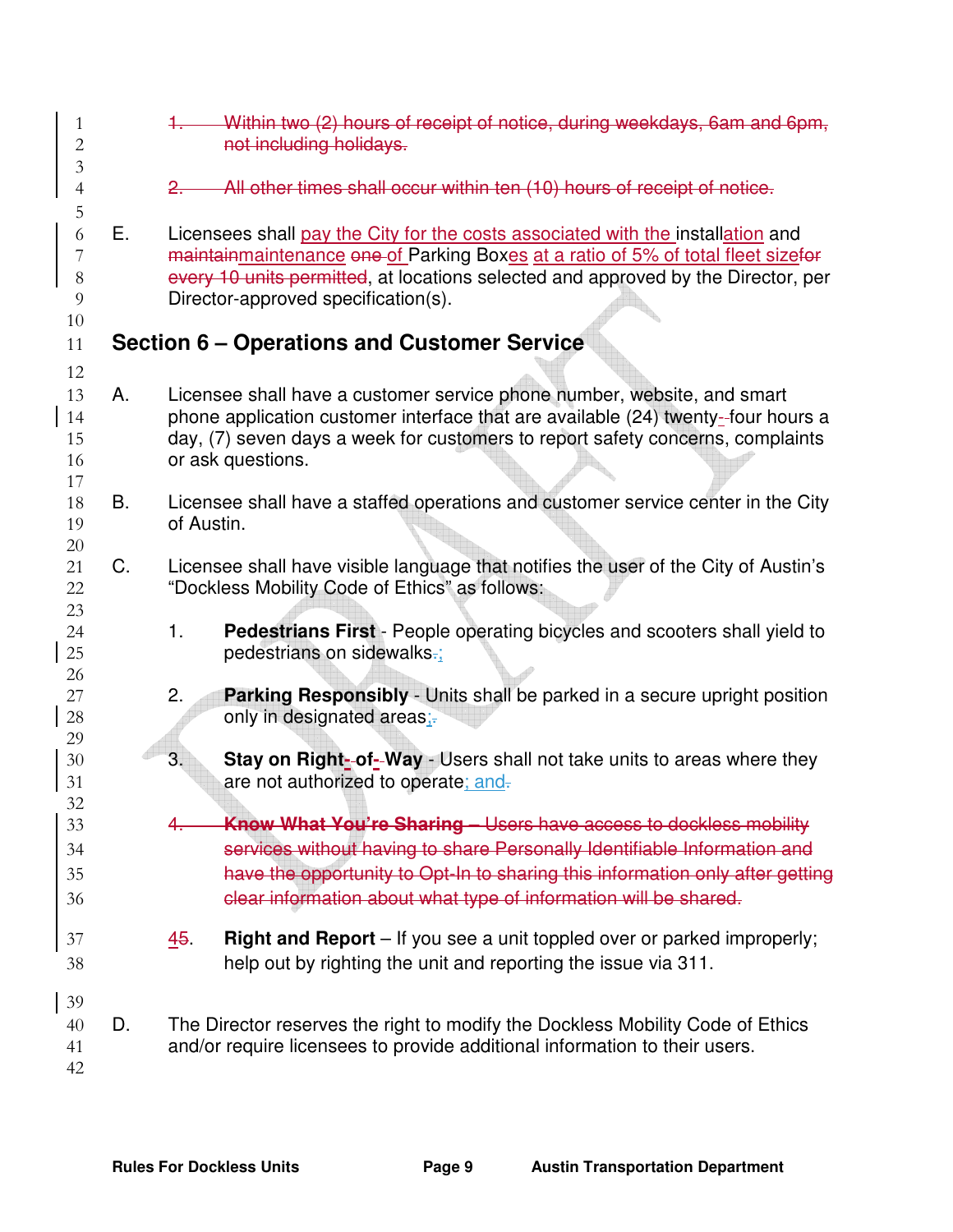E. Licensee shall provide the Director with a direct contact for licensee staff that are 2 capable of rebalancing units. All licensed licensees shall remove, relocate or rebalance units based on these times listed in Section 3 (H).: 1. Rebalancing shall occur within two (2) hours of receipt of notice, during weekdays, 6am and 6pm, not including holidays. 2. All other times rebalancing shall occur within ten (10) hours of receipt of **notice.**   $\,$  F. Licensee shall be responsible for implementing and submitting to the Director a  $\,$ a marketing and outreach plan at its own cost to promote the use of dockless mobility in neighborhoods currently underserved by dockless mobility options, (initially defined as less than 25 licensee units per square mile, subject to change at the Director's discretion) including offering an affordable option that does not require the user to access the service via a smartphone application for any customer with an income level at or below 200% of the federal poverty **guidelines**. 20 G. Licensee shall be responsible for implementing and submitting to the Director a maintenance, cleaning, repair and waste management plan for approval. This plan shall address ongoing maintenance of units, routine cleaning and repair as well as how units that are no longer capable of service will be disposed of responsibly. H. Licensee shall employ an electronic payment system that is compliant with the Payment Card Industry Data Security Standards (PCI DSS). Each transaction shall include the unit identification number listed on the Unit Inventory List. **Section 7 – Privacy, Data Reporting and Sharing**  A. Licensee shall be responsible for implementing and submitting to the Director a privacy policy that safeguards users' information, including personal, financial, and travel information. B. Licensee shall not require users (customers) to grant location services to use the licensee's mobility service, while the application is not in use. All other private data belonging to the user, including but not limited to contacts, photos and files, shall not be required to be shared in order to use the licensee's dockless mobility service. 43 C. Licensee shall not require users (customers) to share their private data with  $3<sup>rd</sup>$ parties in order to use the licensee's dockless mobility services.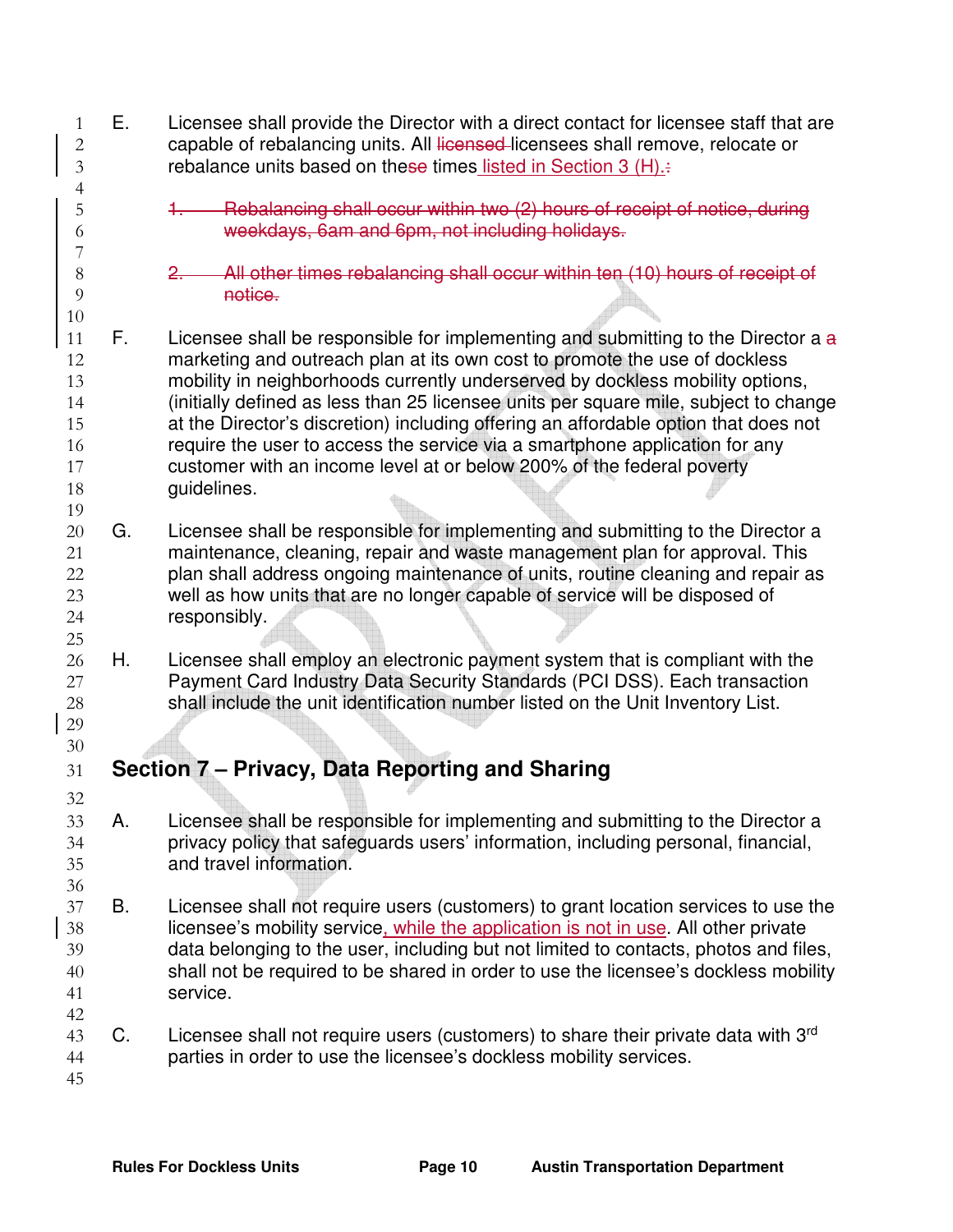| $\mathbf{1}$<br>$\overline{c}$<br>$\overline{3}$               | D.         | Licensee may allow users (customers) to opt-in (not opt-out) to providing access<br>to their contacts, photos, files, other private data and 3 <sup>rd</sup> party data sharing only<br>with clear notice to the customer.                                                                                                                                                                                                                                                                                                                                                                                       |
|----------------------------------------------------------------|------------|------------------------------------------------------------------------------------------------------------------------------------------------------------------------------------------------------------------------------------------------------------------------------------------------------------------------------------------------------------------------------------------------------------------------------------------------------------------------------------------------------------------------------------------------------------------------------------------------------------------|
| $\overline{4}$<br>5<br>6<br>7<br>$8\,$<br>$\overline{9}$<br>10 | Е.         | Licensee shall provide the Director with updates to the terms of service; including<br>but not limited to the Privacy Policy, terms and conditions of use, and the End<br>User License Agreement (EULA) published on the licensee's website and app-<br>and agrees to provide all customers and the Director any changes to the terms of<br>service immediately upon adoption.                                                                                                                                                                                                                                   |
| 11<br>12<br>13                                                 | F.,        | On a quarterly basis, all licensees shall provide the Director with marketing plan<br>update.                                                                                                                                                                                                                                                                                                                                                                                                                                                                                                                    |
| 14<br>15<br>16<br>17                                           | FG.        | On a monthly basis, all licensees shall provide a complaint history report<br>including the number of complaints, the nature of the complaints, and the time it<br>took to remedy the complaint.                                                                                                                                                                                                                                                                                                                                                                                                                 |
| 18<br>19<br>20<br>21                                           | <u>GH.</u> | On a monthly basis, all licensees shall provide a collision history report including<br>the number, severity, location and time of crash, in a format as determined by the<br>Director.                                                                                                                                                                                                                                                                                                                                                                                                                          |
| $22\,$<br>23<br>24<br>25<br>26<br>27<br>28<br>29<br>30         | <u>н</u> г | Licensee shall provide the Director or a Director-authorized third party, with real-<br>time and historical information for their entire fleet through a documented web-<br>based application programming interface (API). The licensee is directly<br>responsible for providing the API key to the Director and shall not refer the City to<br>another subsidiary or parent company representative for API access. The API<br>shall deliver data according to the most current Director authorized<br>specifications, in a manner that protects individual user privacyas approved by<br>the Director. Director |
| 31<br>32<br>33<br>34                                           | ĪĤ.        | Licensee found to be submitting incomplete or inaccurate data, such as<br>underrepresenting the total number of units in service, shall have their licenses<br>revoked.                                                                                                                                                                                                                                                                                                                                                                                                                                          |
| 35<br>36<br>37<br>38<br>39<br>40                               | K          | Licensee agree to provide a separate web-based application programming<br>interface (API) for the purposes of sharing data with a university research<br>institute authorized by the Director to evaluate the dockless mobility system for<br>the purposes of human factors research.                                                                                                                                                                                                                                                                                                                            |
| 41<br>42<br>43<br>44<br>45<br>46                               |            | Licensee shall administer a Director-issued customer satisfaction survey within<br>(60) sixty calendar days prior to the expiration of their license and provide the<br>results of that survey to the Director (15) fifteen calendar days prior to the<br>expiration of their license.                                                                                                                                                                                                                                                                                                                           |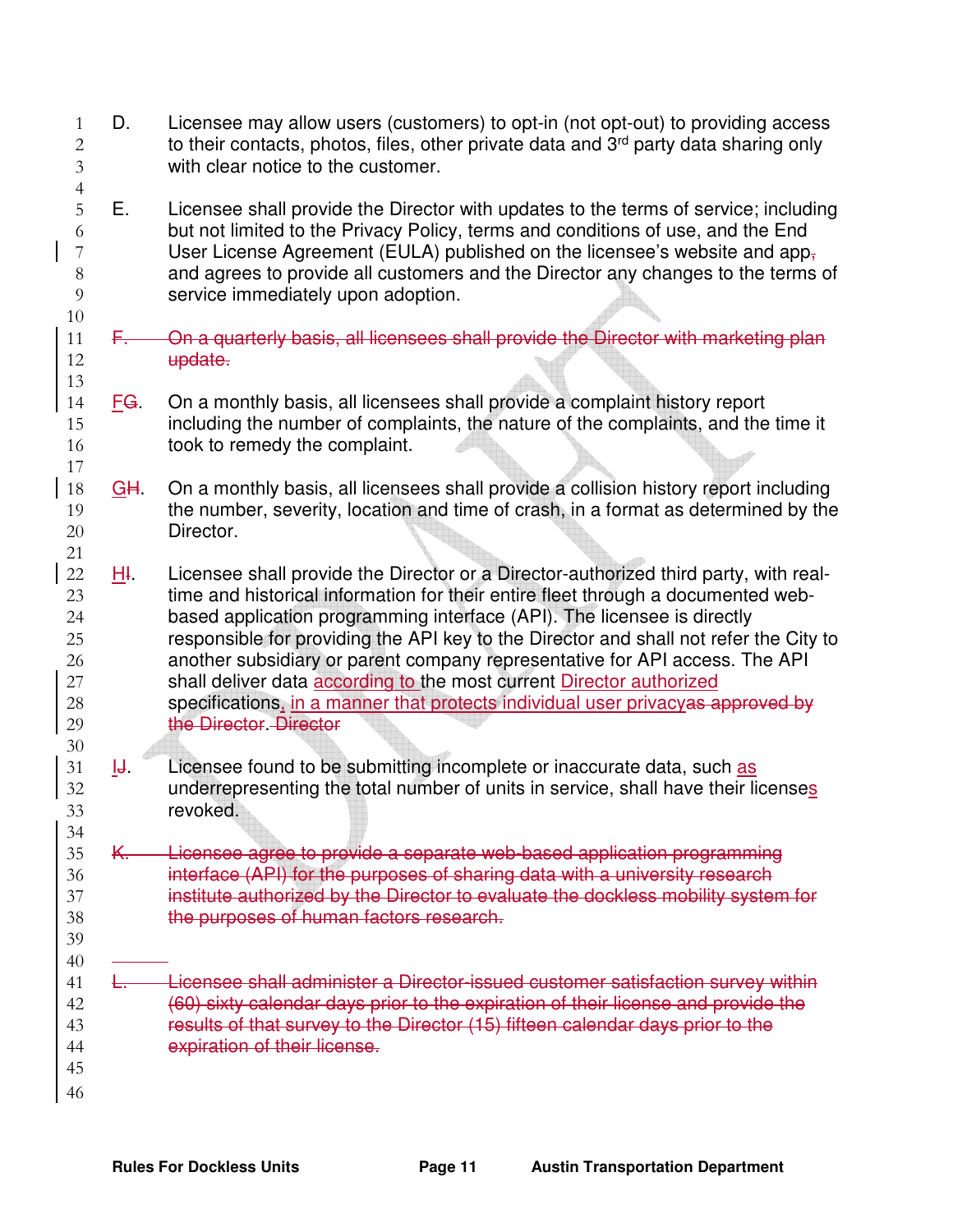## **Section 8 – Insurance, Performance Bond and Fees**

- A. Licensee shall maintain commercial general liability insurance, worker's compensation, business automobile insurance and additional coverages specified in the license terms and conditions. The City of Austin shall be named as an additional insured.
- B. Licensee shall have a performance bond of \$100/unit. The form of the bond shall be approved by the Director. These funds shall be accessible to the Director for future public property repair and maintenance costs that may be incurred, removing and storing units improperly parked or if a company is not present to remove units if its license is terminated. If a licensee increases the size of their fleet, the performance bond shall be adjusted appropriately before deploying additional units.
- 17 C. Licensee shall pay all fees established by separate ordinance.
- D. If the Director or any other City of Austin agency, department or commission, 20 including the Law Department, incurs any costs for addressing or abating any violations of law, including impound dollars, impound fees, costs to recover a unit from a waterway and other ancillary costs, including repair or maintenance of public property, the licensee, upon receiving written notice from the City of Austin regarding such costs shall reimburse the Director for these costs within (30) thirty days. Any payment made pursuant to this paragraph shall not substitute for any other payment otherwise owed or to be paid to the Director.
- 28 E. Under Chapter 9-1 of the City of Austin Code of Ordinances, any dockless mobility unit left for more than 48 hours in one location without moving may be removed and stored by the City of Austin at the expense of the licensee.
- **Section 9 General**
- A. The Director shall approve any dockless mode type and technology, prior to approving unit deployment.
- B. No dockless system may operate within the City of Austin right- of- way without obtaining the appropriate authorization as required by City Code Chapter Ordinance § 14-9.
- 

- 42 C. The Director shall determine all license terms, conditions, fines and other standard or special requirements.
-